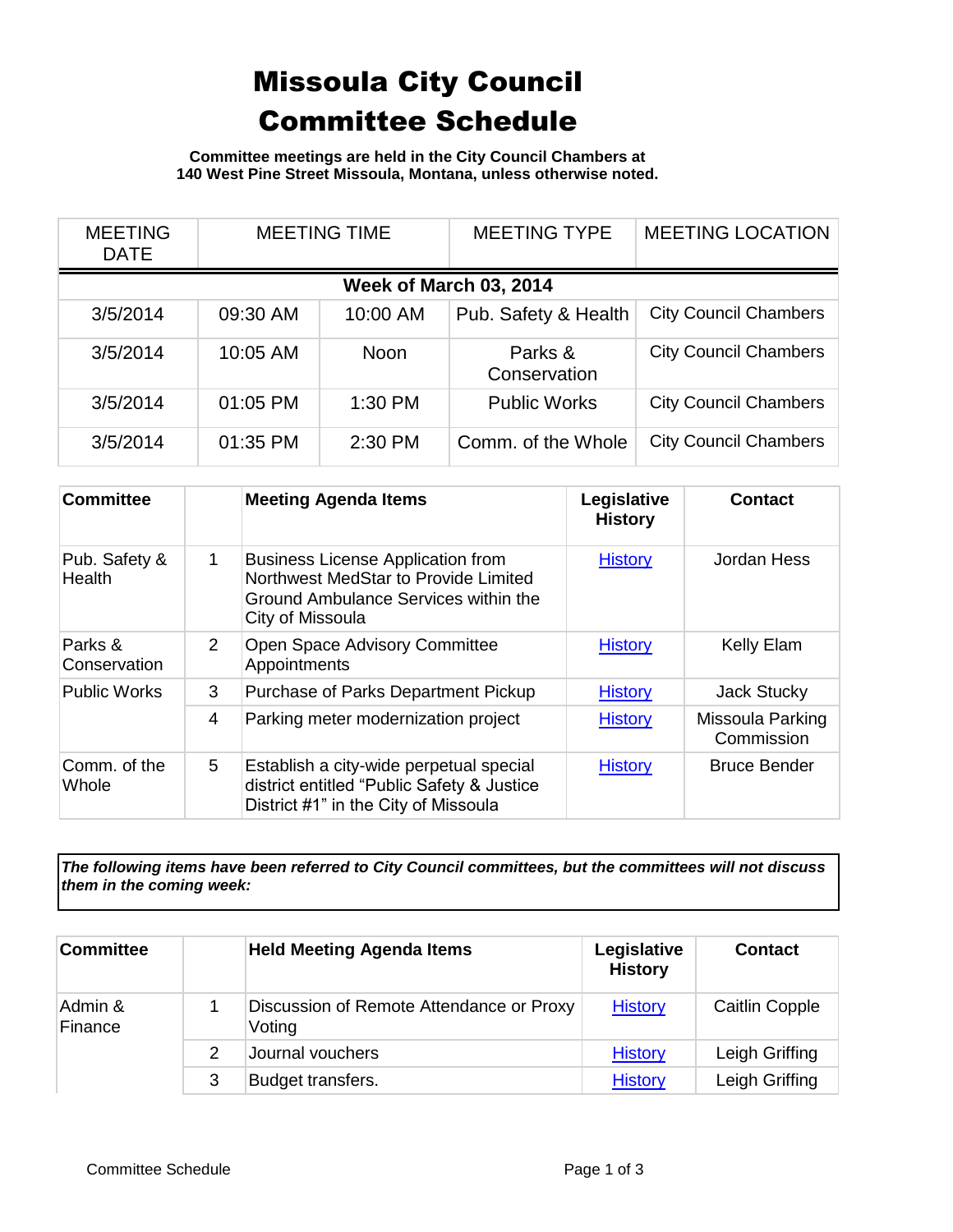## Missoula City Council Committee Schedule

**Committee meetings are held in the City Council Chambers at 140 West Pine Street Missoula, Montana, unless otherwise noted.**

|                         | 4              | Disposition of surplus City land.                                                                                                                                                                | <b>History</b> | Nancy Harte           |
|-------------------------|----------------|--------------------------------------------------------------------------------------------------------------------------------------------------------------------------------------------------|----------------|-----------------------|
| Parks &<br>Conservation | 5              | Discuss the City's strategy to complete a<br>boundary survey of Greenough Park.                                                                                                                  | <b>History</b> | Dave Strohmaier       |
|                         | 6              | Agreement for lighting the Madison St.<br>Pedestrian Bridge                                                                                                                                      | <b>History</b> | Donna Gaukler         |
|                         | $\overline{7}$ | <b>Parks Department Turf Management</b><br>Program                                                                                                                                               | <b>History</b> | <b>Bob Worthen</b>    |
| Comm. of the<br>Whole   | 8              | Propose the City Council be a member unit<br>of the Missoula Chamber of Commerce.                                                                                                                | <b>History</b> | <b>Caitlin Copple</b> |
|                         | 9              | Every Voice Engaged--A Municipal Gaming<br>Tool to engage the public in budget<br>prioritization                                                                                                 | <b>History</b> | Caitlin Copple        |
|                         | 10             | Updates from Council representatives on<br>the Health Board, Community Forum,<br><b>Transportation Policy Coordinating</b><br>Committee, other boards and commissions<br>as necessary. (Ongoing) | <b>History</b> | <b>Marilyn Marler</b> |
|                         | 11             | <b>Update from Missoula Economic</b><br>Partnership President/CEO James Grunke                                                                                                                   | <b>History</b> | <b>Marilyn Marler</b> |
|                         | 12             | Conference updates and information<br>sharing                                                                                                                                                    | <b>History</b> | <b>Marilyn Marler</b> |
|                         | 13             | Bi-annual meeting with the Chamber of<br>Commerce                                                                                                                                                | <b>History</b> | <b>Marilyn Marler</b> |
| Land Use &<br>Planning  | 14             | Annexation, (see separate list at City<br>Clerk's Office for pending annexations)<br>(Ongoing in committee)                                                                                      | <b>History</b> | Marty Rehbein         |
|                         | 15             | Discussion of City planning issues with<br>members of the Planning Board.                                                                                                                        | <b>History</b> | <b>Bob Jaffe</b>      |
|                         | 16             | Reappointment to the City Board of<br>Adjustment.                                                                                                                                                | <b>History</b> | John Engen            |
|                         | 17             | Floodplain Permit Variance Request for<br><b>Orchard Homes Ditch Company</b>                                                                                                                     | <b>History</b> | <b>Wade Humphries</b> |
|                         | 18             | Resolution encouraging visitability<br>construction standards                                                                                                                                    | <b>History</b> | <b>Caitlin Copple</b> |
| Pub. Safety &           | 19             | Health Department update.                                                                                                                                                                        | <b>History</b> | Ellen Leahy           |
| Health                  | 20             | Fire Department update.                                                                                                                                                                          | <b>History</b> | Jason Diehl           |